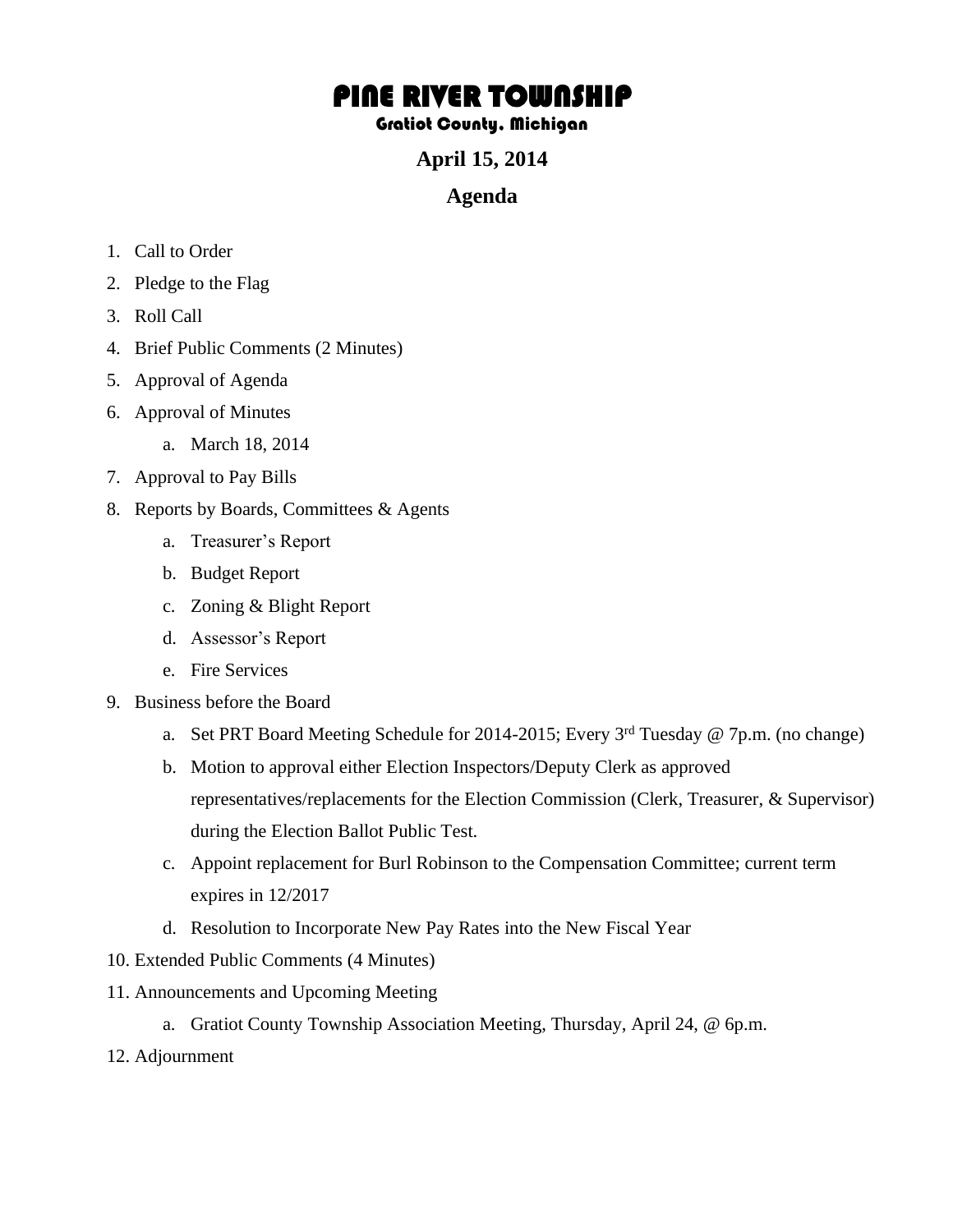## **MINUTES OF THE PINE RIVER TOWNSHIP BOARD MONTHLY MEETING APRIL 15, 2014**

- 1. The regular monthly meeting of the Pine River Township Board was called to order at 7:00 pm by Supervisor Beeson at the Township Hall.
- 2. Pledge the flag: The board and the public said the pledge to the flag.
- 3. Roll Call: Baker: present, Rademacher: present, Beeson: present, Moeggenborg: present, Best: present. All board members present.
- 4. Brief Public comments (2 minutes): None.
- 5. Approve the Agenda: Motion by Moeggenborg: second by Best: to approve the Agenda as presented. All board members approved. Motion carried 5-0.
- 6. Approve the Minutes:

Motion by Moeggenborg: second by Baker: to approve the Regular Meeting Minutes of March 18, 2014. All board members approved. Motion carried 5-0.

- 7. Approval to Pay Bills: Motion made by Moeggenborg: second by Best: to pay bills as presented in the amount of \$ 30,777.49. All board members approved. Motion carried 5-0.
- 8. Reports by Boards, Committees & Agents
	- a. Treasurers Report Discussion; report placed on file.
	- b. Budget Report Discussion: report placed on file.
	- c. Zoning & Blight Officer Discussion: report placed on file
	- d. Assessor Report Discussion **Auto Zone Tax Appeal –** asking to have taxes lowered Motion made by Baker: second by Moeggenborg: to approve up to \$25,000 in legal fees to challenge Auto Zone's Appeal to lower its taxes. The Township will discuss the case with other Townships and Legal Counsel before making a decision to go to court. All board members approved. Motion carried 5-0.
	- e. Fire Services Discussion St. Louis new Fire Station project is continuing to move along.
- 9. Business before the Board
	- a. Set Board Meeting Schedule for 2014 2015 Fiscal Year Motion by Best: second by Baker: to set the Regular Pine River Township Board Meetings for Fiscal Year 2014 - 2015 for the 3rd Tuesday of the Month at 7:00pm. All present board members approved. Motion carried 5-0.